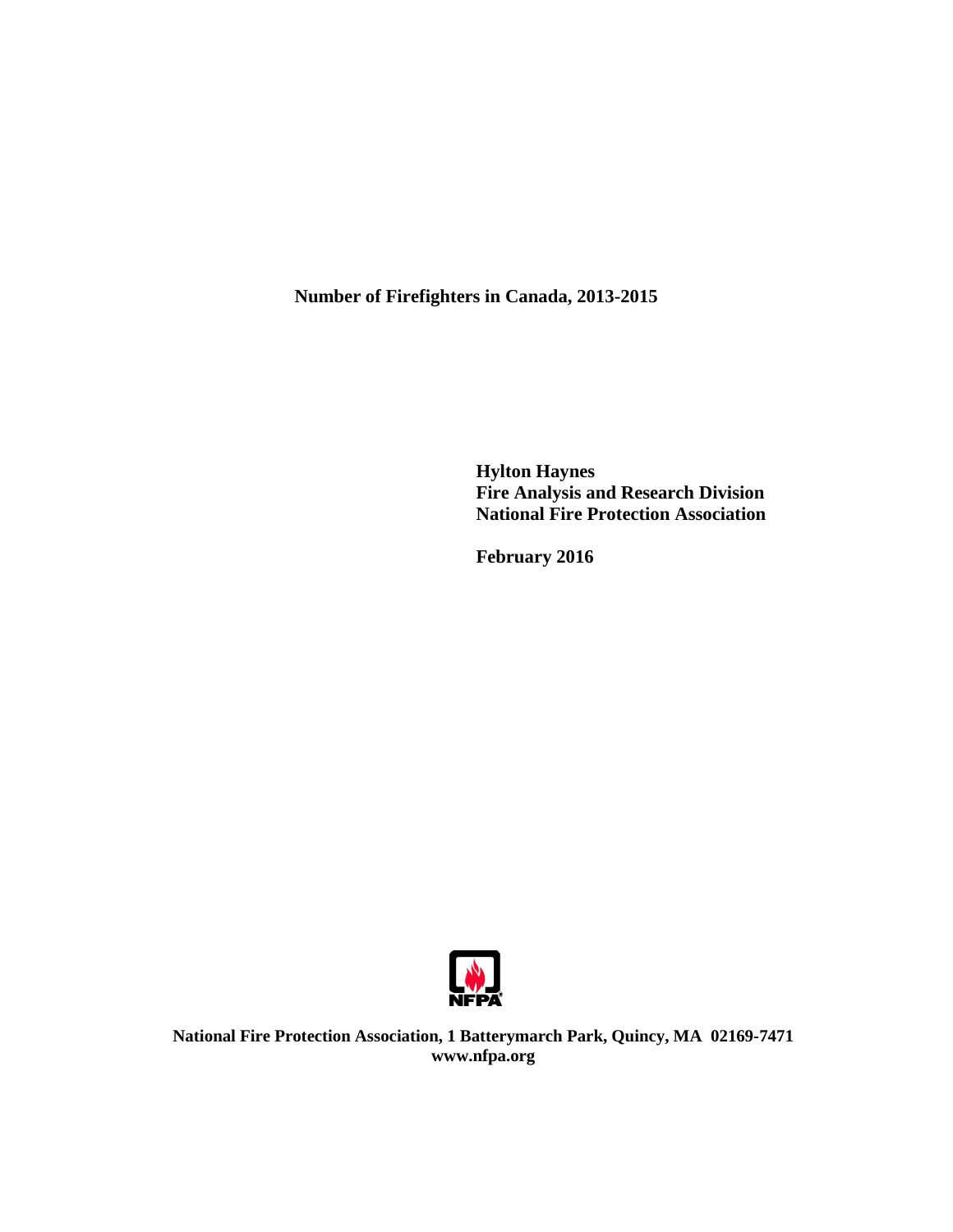For more information about the National Fire Protection Association, visit [www.nfpa.org](http://www.nfpa.org/) or call 617-770-3000. To learn more about the One-Stop Data Shop go to [www.nfpa.org/osds](http://www.nfpa.org/osds) or call 617-984-7451.

Copies of this analysis are available from:

National Fire Protection Association One-Stop Data Shop 1 Batterymarch Park Quincy, MA 02169-7471 [www.nfpa.org](http://www.nfpa.org/) e-mail: [osds@nfpa.org](mailto:osds@nfpa.org) phone: 617-984-7451

NFPA Index No. 2570

Copyright © 2016, National Fire Protection Association, Quincy, MA

This custom analysis is prepared by and copyright is held by the National Fire Protection Association. Notwithstanding the custom nature of this analysis, the NFPA retains all rights to utilize all or any part of this analysis, including any information, text, charts, tables or diagrams developed or produced as part hereof in any manner whatsoever as it deems appropriate, including but not limited to the further commercial dissemination hereof by any means or media to any party. Purchaser is hereby licensed to reproduce this material for his or her own use and benefit, and to display this in his/her printed material, publications, articles or website. Except as specifically set out in the initial request, purchaser may not assign, transfer or grant any rights to use this material to any third parties without permission of NFPA.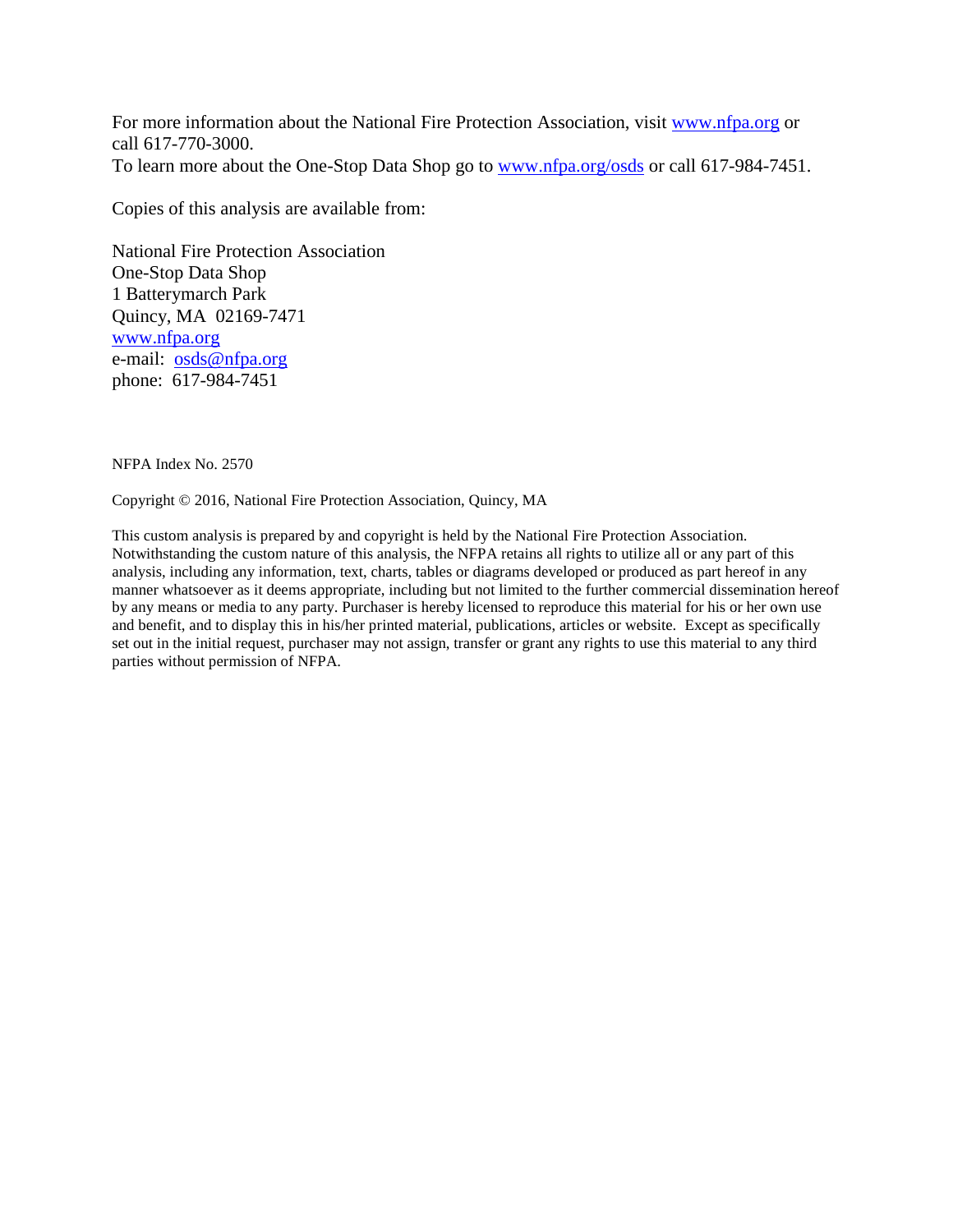## **Table 1:**

## **Number of Firefighters in Canada, 2013-2015.**

|              | <b>Aggregate</b>     |            | <b>Career</b> |            | Volunteer |            |  |
|--------------|----------------------|------------|---------------|------------|-----------|------------|--|
|              |                      | Rate       |               | Rate       |           | Rate       |  |
|              |                      | per 1,000  |               | per 1,000  |           | per 1,000  |  |
| Period       | Number               | Population | Number        | Population | Number    | Population |  |
|              |                      |            |               |            |           |            |  |
| $2013 - 151$ | 169,800 <sup>2</sup> | 4.74       | 25,550        | 0.7        | 144,250   | 4.02       |  |

Source: NFPA Fire Service Survey of Canada (2013 to 2015).

 $\overline{a}$ 

<sup>&</sup>lt;sup>1</sup> The NFPA Fire Service Survey of Canada is a three-year cycle survey which attempts to survey about one third of fire departments in Canada each year. In recent years the survey response rate has been about 21% from departments. NFPA has been collecting data on fire departments for 12 years. No adjustments were made for private fire brigades, such as industrial or military installations.

<sup>&</sup>lt;sup>2</sup> Note these results are based on a sample survey, and as a result there is a 95% confidence interval associated with each estimate. Based on the data reported by fire departments responding to the 2013, 2014 and 2015 NFPA Fire Service Survey of Canada, the NFPA is confident that the actual total number of firefighters falls between 168,600 to 171,000; the number of actual career firefighters between 25,250 to 25,850 and the actual number of volunteer firefighters fall between 143,350 to 145,150.